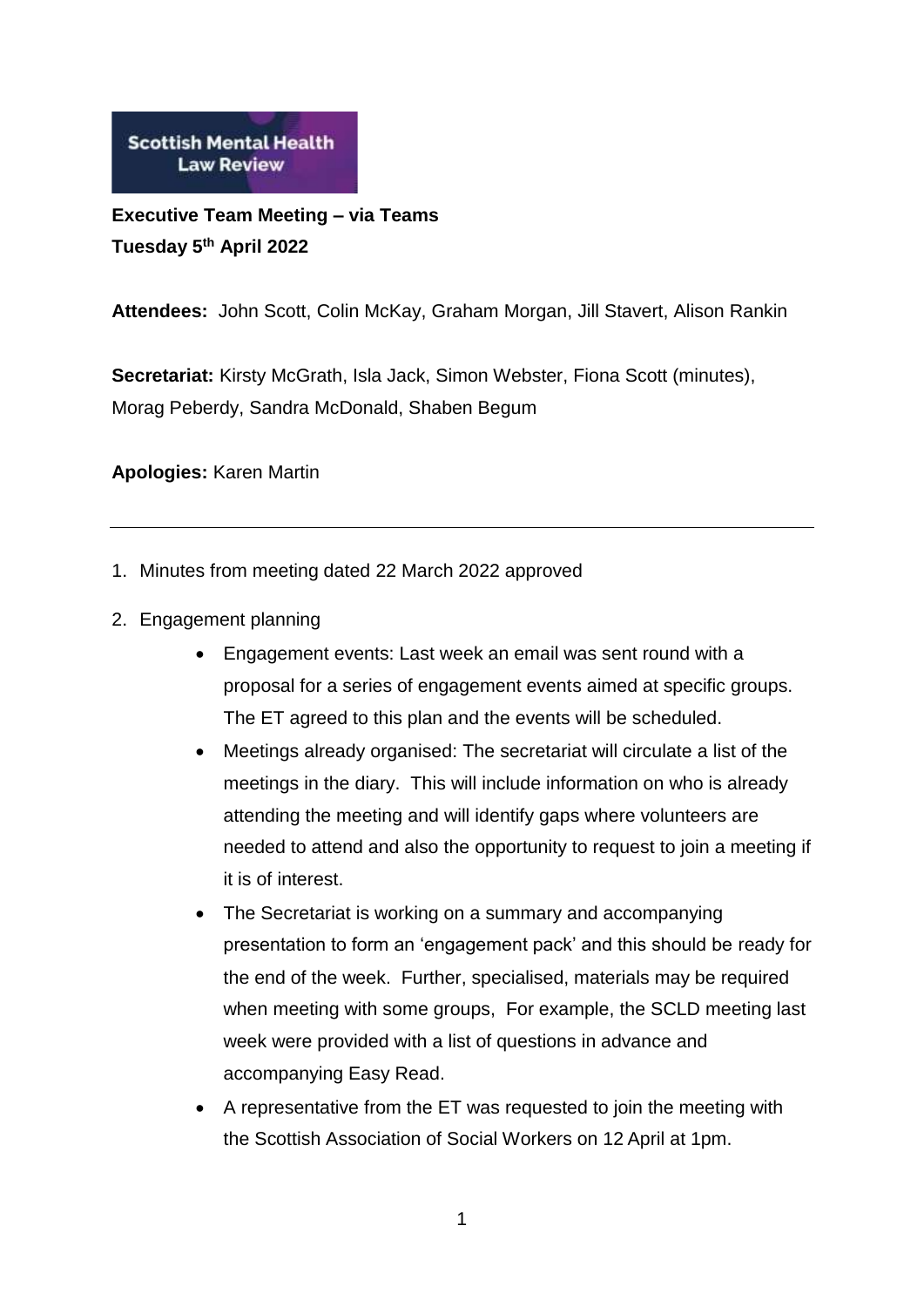- It was explained that following the ASP meeting the Secretariat have requested some names for representatives for sessions set up with a small group of ASPA practitioners and others with knowledge of the area, to take forward the ASPA/Review work. It will involove around 4 meetings with the first meeting agreeing the topics and approach to take.
- The Review will be represented at the Mental Health Quality and Safety Board on 21 April. The ET were invited to let the Secretariat know if anyone would like to attend.
- New Zealand's Mental Health and Wellbeing Commission have agreed, in principle, to meet with the ET and this will be included on the engagement list.
- In all of the engagement meetings conducted so far, each group has requested worked examples of HRE. The ET discussed possible options for scenarios with a preference for those that are: simple; not too medically oriented; would apply to MHOs ad Social Workers; including dementia; someone going into hospital; a case that would invoke ADM test.
- 3. Conference attendance

There are two conferences taking place this summer where the Review will be speaking. The [World Congress on Adult Capacity](https://wcac2022.org/) in Edinbrugh from 7-9 June and the [International Academy of Law and Mental Health](https://ialmh.org/general-information) in Lyon from 3-8 July.

4. Advance Statements

The Advanced Statements paper was spoken to and a proposal was made for taking this work forward:

• The Law Society have, internally, produced a draft of the report on advanced directives. This report may influence what the Review will want to say and we shouldn't consult on this topic until we can digest that report.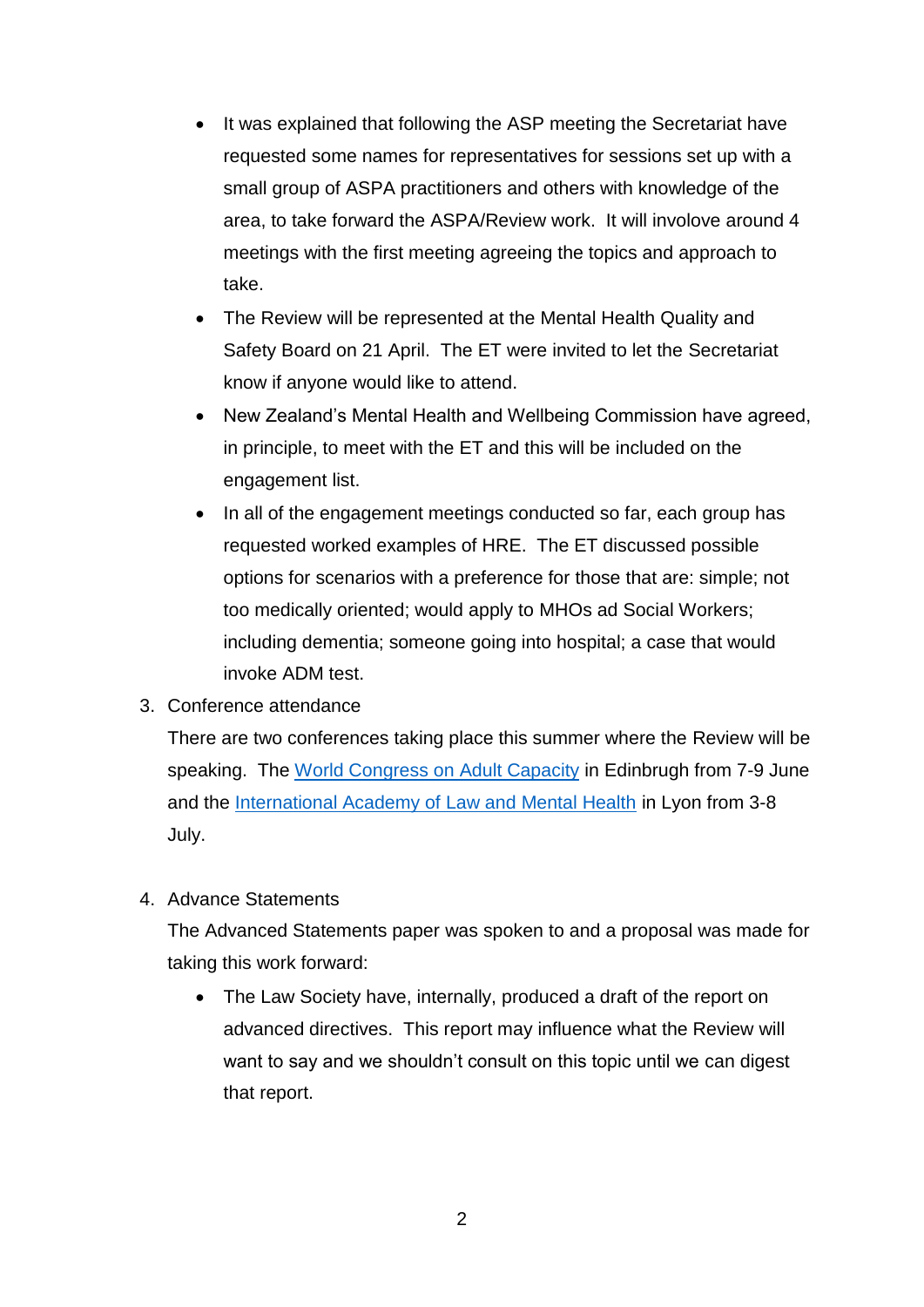- The issue with Advanced Statements is that they are only about MH medical treatments and to make equal with physical health a wider approach is needed.
- The aim is to have the paper ready for the ET by 20 April.
- Targeted consultation will be and can incorporate feedback from the main consultation. Will need to speak with MWC.
- There will need to be further work on aligning with other forms of advanced planning but this is not in the remit of the Review.
- Other forms of advanced planning carry different weight, for example, some have legal status. Other forms include: Power or Attorney; Anticipatory care plans; Statement of wishes.
- Accountability may go beyond our remit and will need to be answered on secondary work that we are recommending.

It was confirmed that the ET were happy with this approach and the work will proceed accordingly.

## 5. Data meeting planning

The paper "Engagement: Meeting with Data Experts" was spoken to confirm the intended purpose of the meeting and to request representatives from the ET to facilitate the meeting. The ET agreed that they want to go ahead with this meeting and facilitators were appointed.

## 6. Coercion

The paper "Reduction of coercion: proposed engagement and further work" was spoken to. The paper covers two main areas: Rising rates of detention; and CCTOs. Further work is needed according to time and resources. The proposal is to speak with professionals with lived experience "dual experts". It was agreed that the proposal looks productive.

7. AOB

Premeeting and meeting with the Minister on 6 and 7 April.

8. Date of next meeting 28 April 2022